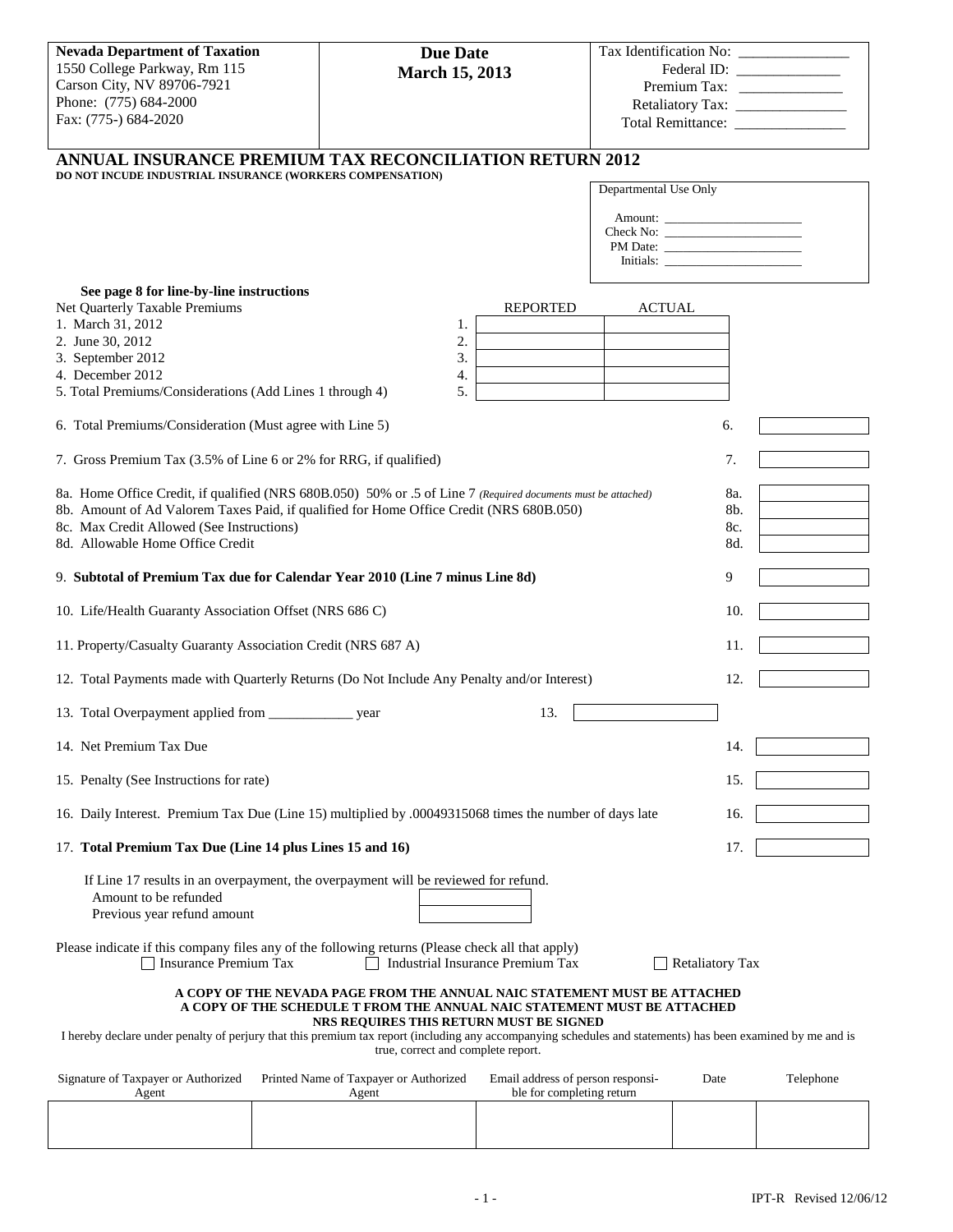# **Nevada Department of Taxation Annual Reconciliation Return pg 2** Taxpayer ID: «F2»-«F3» **Summary of Schedules For Year Ending December 31, 2012**

### **See page 8 for line-by-line instructions**

1. Taxable Life Insurance Premiums (Schedule A)

- 2. Taxable Accident and Health Premiums (Schedule B)
- 3. Taxable Annuity Premiums (Schedule C)
- 4. Taxable Property and Casualty Premiums (Schedule D)
- 5. Taxable Title Premiums (Schedule E)
- 6. Total Direct Premiums Written

| $\mathcal{L}_{\text{max}}$ and $\mathcal{L}_{\text{max}}$ |  |
|-----------------------------------------------------------|--|
|                                                           |  |
|                                                           |  |
|                                                           |  |
|                                                           |  |
|                                                           |  |
|                                                           |  |
|                                                           |  |
|                                                           |  |

# **Retaliatory worksheet DO NOT REMIT THESE FEES TO THE DEPARTMENT OF TAXATION See page 9 for line-by-line instructions**

|                                                                                                                                                                                                                                                                                   |                           | (A) Nevada | (B) State of Domicile |
|-----------------------------------------------------------------------------------------------------------------------------------------------------------------------------------------------------------------------------------------------------------------------------------|---------------------------|------------|-----------------------|
| 1. Premium Taxes Due                                                                                                                                                                                                                                                              |                           |            |                       |
| 2.                                                                                                                                                                                                                                                                                | $\omega$<br>$\frac{0}{0}$ |            |                       |
| 3.<br><u> 1989 - Andrea Stadt Britain, amerikansk politiker (</u>                                                                                                                                                                                                                 | $\omega$<br>$\%$          |            |                       |
| 4.                                                                                                                                                                                                                                                                                |                           |            |                       |
| 5.                                                                                                                                                                                                                                                                                |                           |            |                       |
| 6.                                                                                                                                                                                                                                                                                | $\%$<br>$\omega$          |            |                       |
| 7. Total Taxes Due                                                                                                                                                                                                                                                                |                           |            |                       |
| 8. Filing Annual Statement (Nevada \$25)                                                                                                                                                                                                                                          |                           |            |                       |
| 9. Annual Licensing Fee (Nevada \$2,450)                                                                                                                                                                                                                                          |                           |            |                       |
| 10. Annual Naic Fee (Nevada \$26)                                                                                                                                                                                                                                                 |                           |            |                       |
| 11. Filing Charter Documents (Nevada \$10 each)                                                                                                                                                                                                                                   |                           |            |                       |
| 12. Filing Power of Attorney (Nevada \$5)                                                                                                                                                                                                                                         |                           |            |                       |
| 13. Filing any other certificate form (Nevada \$10 each)                                                                                                                                                                                                                          |                           |            |                       |
| 14. Filing Certificate of Compliance (Nevada -0-)                                                                                                                                                                                                                                 |                           |            |                       |
| 15. Agent Licenses And Renewals (Nevada \$15 - \$125)                                                                                                                                                                                                                             |                           |            |                       |
| 16. Filing Rates and Forms<br>@ \$25 each<br><u> 1989 - John Harry Harry Harry Harry Harry Harry Harry Harry Harry Harry Harry Harry Harry Harry Harry Harry Harry Harry Harry Harry Harry Harry Harry Harry Harry Harry Harry Harry Harry Harry Harry Harry Harry Harry Harr</u> |                           |            |                       |
| 17. Filing Riders and Endorsements<br>$@$ \$10 each                                                                                                                                                                                                                               |                           |            |                       |
| 18.                                                                                                                                                                                                                                                                               |                           |            |                       |
| 19.                                                                                                                                                                                                                                                                               |                           |            |                       |
| 20.                                                                                                                                                                                                                                                                               |                           |            |                       |
| 21. Total all Fees/Charges                                                                                                                                                                                                                                                        |                           |            |                       |
| 22. Total Taxes and Fees                                                                                                                                                                                                                                                          |                           |            |                       |
| 23. Retaliatory Assessment                                                                                                                                                                                                                                                        |                           |            |                       |
| 24. Total of lines 8-23                                                                                                                                                                                                                                                           |                           |            |                       |
| 25. Sum of lines 7 and 24                                                                                                                                                                                                                                                         |                           |            |                       |
| 26. Total Retaliatory amount due to Nevada                                                                                                                                                                                                                                        |                           |            |                       |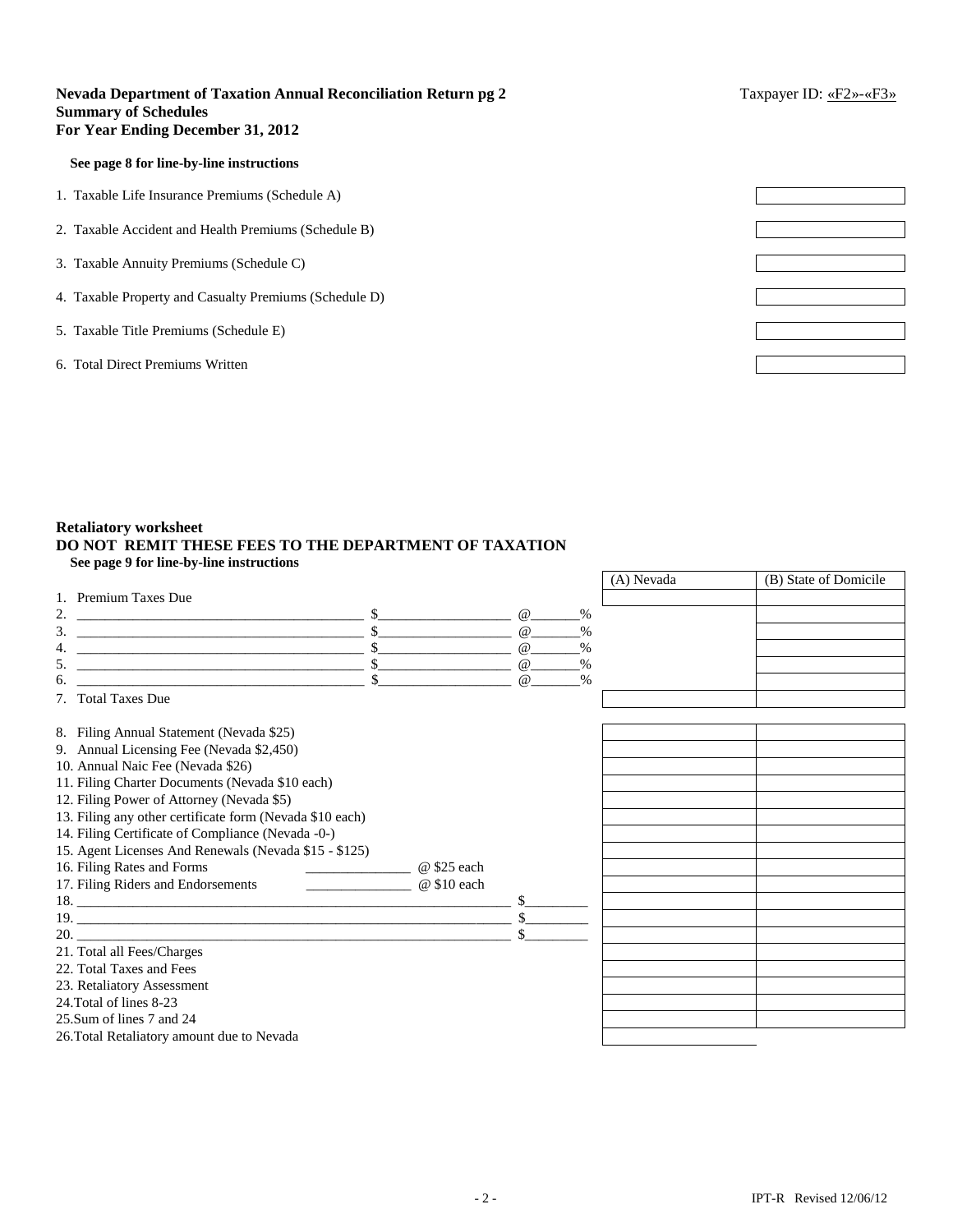# **Schedule A – Life Insurance Premiums** Taxpayer ID: «F2»-«F3»

| See page 9 for line-by-line instructions                                                      | Column A<br>Qualified | Column B<br>Non-Qualified | Column <sub>C</sub><br>Total |
|-----------------------------------------------------------------------------------------------|-----------------------|---------------------------|------------------------------|
| 1. Direct Life Insurance Premiums Written                                                     |                       |                           |                              |
| 2. Premiums written in states in which the company is not licensed                            |                       |                           |                              |
| 3. Fees, charges and other considerations paid directly by policyholders                      |                       |                           |                              |
| 4. Dividends applied to pay renewal premiums and Exchange                                     |                       |                           |                              |
| 5. Total Premiums of Dividend Proceeds and Considerations                                     |                       |                           |                              |
| (Sum 1 thru 4)<br>6. Dividends paid in cash or left on deposit                                |                       |                           |                              |
| 7. Dividends applied to pay renewal premiums                                                  |                       |                           |                              |
| 8. Dividends used to provide paid-up additions or shorten endowment;<br>declared and issued   |                       |                           |                              |
| 9. Total Deductible Dividends<br>(Sum line 6 thru 8)                                          |                       |                           |                              |
| 10. Fees, charges and other considerations not subject to tax                                 |                       |                           |                              |
| 11. Taxable Life Insurance Premiums<br>(Subtract lines 5 & 10 from 9)                         |                       |                           |                              |
|                                                                                               |                       |                           |                              |
| <b>Schedule B – Accident and Health Premiums</b><br>See page 10 for line-by-line instructions |                       |                           |                              |
| 1. Accident and Health Premiums                                                               |                       |                           |                              |
| 2. Charges, fees and other considerations not included in premiums                            |                       |                           |                              |
| 3. Fees, charges and other considerations paid directly by policyholders                      |                       |                           |                              |
| 4. Premiums written in states in which the Company is not licensed                            |                       |                           |                              |
| 5. Total Premiums and Considerations                                                          |                       |                           |                              |
| 6. Dividends paid or credited on Direct Business                                              |                       |                           |                              |
| 7. Social Security Act Title XVIII Premiums                                                   |                       |                           |                              |
| 8. Federal Employee Health Benefits Premiums                                                  |                       |                           |                              |
| 9. Fees, charges and other considerations not subject to tax                                  |                       |                           |                              |
| <b>10. Total Deductions</b>                                                                   |                       |                           |                              |
| 11. Taxable Accident and Health Premiums                                                      |                       |                           |                              |
| Write-In Lines:                                                                               |                       |                           |                              |
|                                                                                               |                       |                           |                              |
|                                                                                               |                       |                           |                              |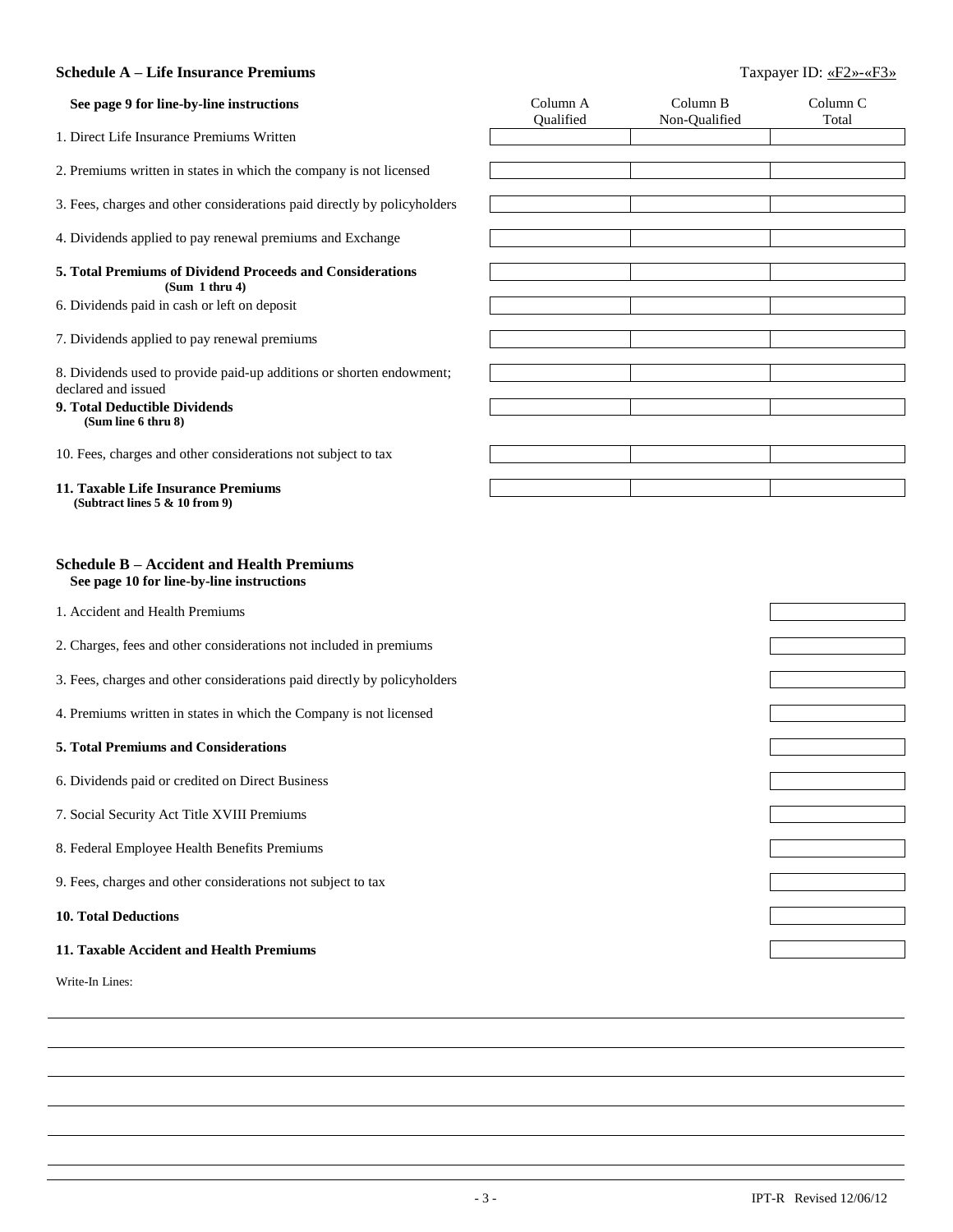# **Schedule C – Annuity Premiums** Taxpayer ID: «F2»-«F3»

| <b>Annuity Election:</b><br>Front End:<br>Date Election Approved by Commissioner:<br>Date Election Approved by Commissioner:<br>Back End: |           |               |                     |
|-------------------------------------------------------------------------------------------------------------------------------------------|-----------|---------------|---------------------|
| See page 10 for line-by-line instructions                                                                                                 | Column A  | Column B      | Column <sub>C</sub> |
| <b>Contracts Taxed on a Front-end basis</b><br>1. Premiums and considerations                                                             | Qualified | Non-Qualified | Total               |
| 2. Fees, charges and other considerations paid directly by policyholders                                                                  |           |               |                     |
| 3. Immediate annuities                                                                                                                    |           |               |                     |
| 4. Subtotal of Lines 1-3                                                                                                                  |           |               |                     |
| <b>Contracts Taxed on a Back-end basis</b><br>5. Accumulated Funds applied to annuitization                                               |           |               |                     |
| 6. Fees, charges and other considerations                                                                                                 |           |               |                     |
| 7. Subtotal of Lines 5 and 6                                                                                                              |           |               |                     |
| 8. Other Considerations                                                                                                                   |           |               |                     |
| 9. Dividends applied to provide paid-up annuities                                                                                         |           |               |                     |
| 10. Premiums written in states in which the company is not licensed                                                                       |           |               |                     |
| 11. Subtotal of all annuity premiums and other considerations received                                                                    |           |               |                     |
| 12. Total Surrenders                                                                                                                      |           |               |                     |
| 13. Amounts in excess of considerations received                                                                                          |           |               |                     |
| <b>14. Deductible Surrenders</b>                                                                                                          |           |               |                     |
| 15. Dividends paid in cash or left on deposit                                                                                             |           |               |                     |
| 16. Dividends applies to provide paid-up annuities                                                                                        |           |               |                     |
| 17. Total Deductible Dividends                                                                                                            |           |               |                     |
| <b>18. Taxable Annuity Premiums</b>                                                                                                       |           |               |                     |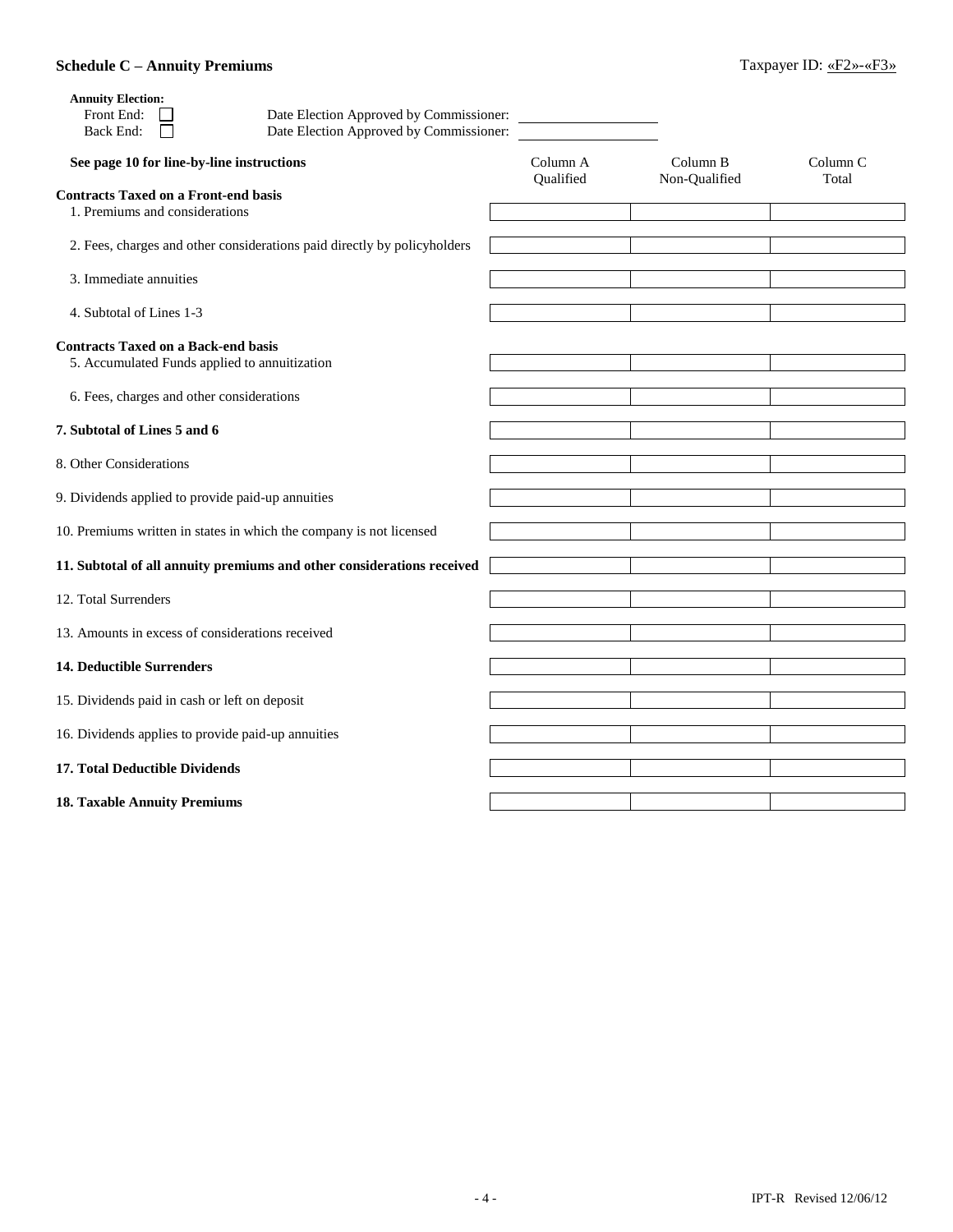# **Schedule D – Property and Casualty Premiums** Taxpayer ID: «F2»-«F3»  **See page 11 for line-by-line instructions** 1. Direct Premiums Written 2. Finance and Service charges not included in premium 3. Fees, charges and other considerations paid directly by policyholders 4. Bail premiums and other considerations not reported on the State Page 5. Premiums, fees, charges and other considerations including installment fees not reported on Schedule T 6. Premiums written in states in which the Company is not licensed **7. Total Premiums and Considerations** 8. Dividends Paid, left on deposit, or Credited to Policyholders 9. Industrial Insurance (Workers Compensation) Premiums 10. Industrial Insurance (Workers Compensation) Dividends 11. Fees, charges and other considerations not subject to tax **12. Total Deductions 13. Taxable Property and Casualty Premiums Schedule E – Title Premiums See page 12 for line-by-line instructions** State of Domicile \_\_ \_\_\_\_\_\_\_\_\_\_\_\_\_\_\_ State of domicile requires Title premiums to be reported on the:  $\Box$  All-inclusive basis  $\Box$  Risk rate 1. Direct Premiums Written 2. Premiums written by Non-Affiliated Agencies 3. Premiums written by Affiliated Agencies 4. Other Income 5. Fees, charges and other considerations paid directly by policyholders 6. Premiums written in states in which the Company is not licensed **7. Total Premiums and Considerations (Sum lines 1 thru 6)** 8. Escrow and Settlement Service Charges 9. Fees, charges and other considerations not subject to tax **10. Taxable Title premiums (Lines 8 plus 9 minus 7)** 11. Other Title Fees and Service Charges (Informational) Write-In Lines: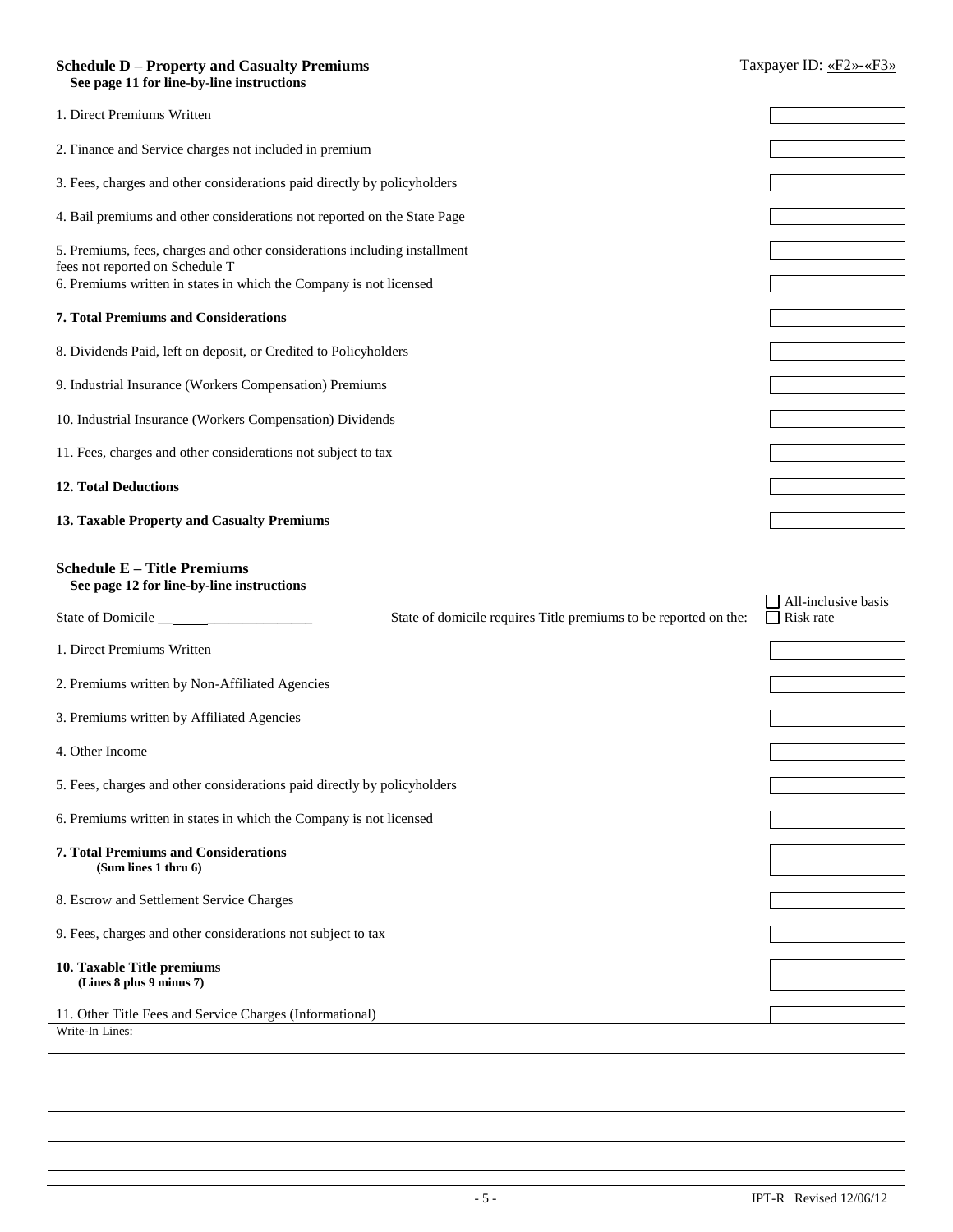# **Supplemental Schedule 1 – Accounting of Funds on the Front-End** Taxpayer ID: «F2»-«F3»

| See page 12 for line-by-line instructions                                            | Column A<br>Nevada | Column B<br>National | Page | Line |
|--------------------------------------------------------------------------------------|--------------------|----------------------|------|------|
| 1. Total Funds on Hand as of 12/31/2011                                              |                    |                      |      |      |
| 2. Total funds accepted during the year excluding dividends for paid-up<br>annuities |                    |                      |      |      |
| 3. Dividends applied to provide paid-up annuities                                    |                    |                      |      |      |
| 4. Increase in gross income, interest, and dividends (earned)                        |                    |                      |      |      |
| 5. Other charges, fees, and considerations paid directly by the policyholder         |                    |                      |      |      |
| 6. Total increase in Funds on Hand<br>(Sum lines 2 thru 5)                           |                    |                      |      |      |
| 7. Funds returned prior to annuitization                                             |                    |                      |      |      |
| 8. Funds returned in excess of considerations received                               |                    |                      |      |      |
| 9. Funds used to purchase annuities                                                  |                    |                      |      |      |
| 10. Funds used to pay death and other benefits                                       |                    |                      |      |      |
| 11. Funds applied to pay fees, charges, and other considerations                     |                    |                      |      |      |
| 12. Total decrease in Funds on Hand<br>(Sum lines 7, 9, 10 & 11 minus line 8)        |                    |                      |      |      |
| 13. Funds on Hand as of 12/31/2011<br>(Sum lines 1 and 6 minus line 12)              |                    |                      |      |      |
| Supplemental Schedule 2 - Accounting of Funds on the Back-End                        |                    |                      |      |      |
| See page 13 for line-by-line instructions                                            | Column A<br>Nevada | Column B<br>National | Page | Line |
| 1. Total Funds on Hand as of 12/31/2011                                              |                    |                      |      |      |
| 2. Total funds accepted during the year                                              |                    |                      |      |      |
| 3. Increase in gross income, interest and dividends earned                           |                    |                      |      |      |
|                                                                                      |                    |                      |      |      |
| 4. Other charges, fees, and considerations paid directly by the policyholder         |                    |                      |      |      |
| 5. Total increase in Funds on Hand                                                   |                    |                      |      |      |

- **(Sum lines 2 thru 4)**
- 6. Funds returned prior to annuitization
- 7. Funds returned in excess of considerations received
- 8. Funds used to purchase annuities
- 9. Funds used to pay death and other benefits
- 10. Funds applied to pay fees, charges, and other considerations

# **11. Total decrease in Funds on Hand**

**12. Funds on Hand as of 12/31/2012**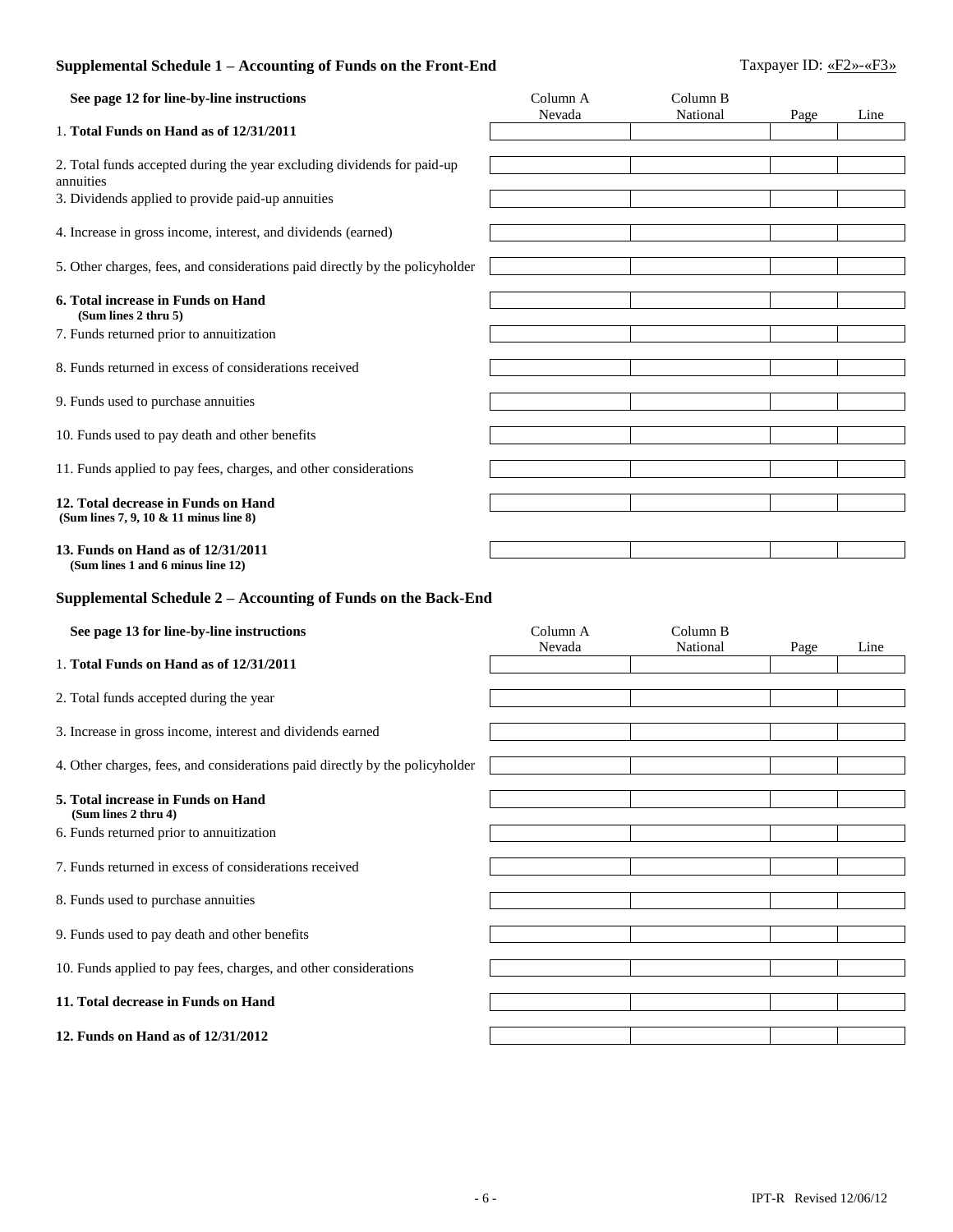### **Supplemental Schedule 3 – Bail Bonds** Taxpayer ID: «F2»-«F3»  **See page 13 for line-by-line instructions**

| 1. Penal Sum/Face Value of Bail Bonds written in Nevada         |  |
|-----------------------------------------------------------------|--|
|                                                                 |  |
| 2. Calculated Bail Premiums                                     |  |
| (Line 1 times 0.15)                                             |  |
| 3. Other fees, charges and considerations                       |  |
|                                                                 |  |
| 4. Taxable Bail Premiums                                        |  |
|                                                                 |  |
| 5. Total Surety Premiums                                        |  |
|                                                                 |  |
| 6. Non-Bail Surety Premiums                                     |  |
|                                                                 |  |
| 7. Reported Bail Premiums                                       |  |
|                                                                 |  |
| 8. Taxable Bail Premiums and Considerations not reported on the |  |
| <b>State Page</b>                                               |  |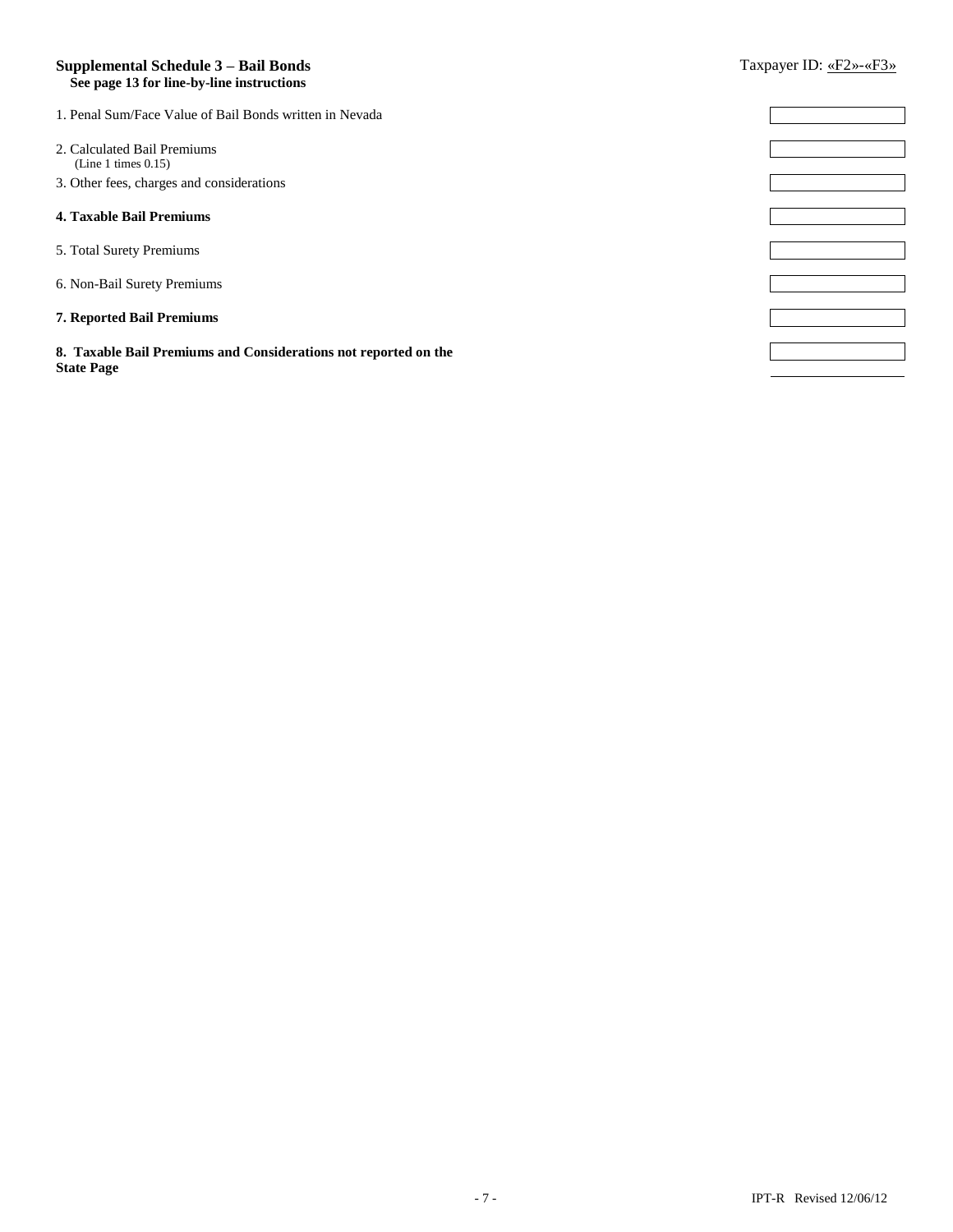#### **Nevada Department of Taxation**

#### **A COPY OF THE NEVADA PAGE FROM THE ANNUAL STATEMENT MUST BE ATTACHED**

#### **ANNUAL INSURANCE PREMIUM TAX RECONCILATION INSTRUCTIONS**

This form is to be used if you were required to file quarterly Insurance Premium Tax returns during the year. This annual return is a summary of the calendar year. The Nevada premium tax rate is 3.5% or 2% for Risk Retention Groups, if qualified. Retaliatory statutes (NRS 680A.330) requires you to use the higher tax rate charged by your domiciliary state, where applicable.

#### **Annual Reconciliation Return**

- **Lines 1-4** Enter the amounts of premium tax reported on your 2012 Insurance Premium Tax Quarterly Returns as well as the amounts actually due. The Nevada Department of Taxation requires actual figures reported on the quarterly returns; therefore, if the amounts actually due differ from the amounts reported, penalties and interest may apply.
- **Line 5** Sum the amounts reported and actual amounts due from Lines 1-4, above.
- Line 6 Enter the Total Income Derived from Direct Premiums Written from page 2 (Summary of Schedules), Line 6, of this return. This number should match Line 5, Total Premiums/Considerations- Actual.
- Line 7 Multiply line 6 by 0.035 and enter the result here. If you are a Risk Retention Group, multiply Line 6 by 0.02 instead and enter the result here.
- Line 8a If you maintain a "home" or "regional" office in Nevada and have been approved by the Department of Taxation as described by NRS 680B.050 you qualify for this credit. Multiply Line 7 by 0.5 and enter the result here. If you are claiming this credit you must have a certified copy of the deed to the property in the insurer's name on file with the Department of Taxation.
- Line 8b If you maintain a "home" or "regional" office in Nevada and have been approved by the Department of Taxation as described by NRS 680B.050 you qualify for this credit. Enter the amount of Ad Valorem taxes paid during the calendar year upon the home office or regional office together with the land. If you are claiming this credit the insurer must provide certified copies of the billing by local authorities for the Ad Valorem taxes in addition to a receipt for proof of payment.
- **Line 8c** Multiply Line 7 by 0.8 and enter the result here.
- **Line 8d** Enter the lesser of Line (8a + 8b) or Line 8c.
- Line 9 Subtract Line 8d from Line 7 and enter the result here.
- Line 10 Enter the amount of Life/Health Guaranty Association Offset here as allowed by NRS 686C. Supporting documentation is required.
- Line 11 Enter the amount of Property/Casualty Guaranty Association Offset here as allowed by NRS 687A. Supporting documentation is required.
- Line 12 Enter the total amount paid with the Quarterly Amounts Due for the year
- **Line 13** Enter the amount due resulting from an overpayment in tax paid in the prior year for which you have received a Department of Taxation Credit Notice. Do not take the credit if you have applied for a refund. NOTE: Only credits established by the Department may be used.
- **Line 14** Subtract lines 10-13 from line 9 and enter the result here.
- **Line 15** The Nevada Department of taxation requires actual figures on the quarterly Insurance Premium Tax statements. Adjustments resulting in additional tax due on any period may result in penalty. If line 15 is a positive number, multiply that number by the corresponding Penalty Factor below:

| Number of Days Late | Penalty Factor |
|---------------------|----------------|
| $1-10$              | 0.02           |
| $11 - 15$           | 0.04           |
| $16-20$             | 0.06           |
| $21 - 30$           | 0.08           |
| $31+$               | 0 1 O          |

- **Line 16** The Nevada Department of taxation requires actual figures on the quarterly Insurance Premium Tax statements. Adjustments resulting in additional tax due on any period may result in interest. If line 15 is a positive number, multiply that number by the number of days the payment is past due times 0.00049315068.
- Line 17 Add Lines 15, 16, and 17and enter the result here. This is the total amount of tax, penalties, and interest due. If the calculated amount results in a negative figure, this is the amount of overpayment that will be refunded. Enter the amount to be refunded in the box below Line 17. Pursuant to NRS 680B.120, any request for refund must be made within 1 year after the date such fees, charges or taxes were originally required to be paid or within 30 days after the date of payment of any additional tax, charge or fee. Enter the amount of the previous year refund received from the Department.

#### **Annual Reconciliation Return Page 2:**

#### **Summary of Schedules**

- **Line 1** Transfer the amount shown on Line 11 Column B of the Nevada Schedule A to this line.
- **Line 2** Transfer the amount shown on Line 11 of the Nevada Schedule B to this line.
- Line 3 Transfer the amount shown on Line 18 Column B of the Nevada Schedule C to this line.
- **Line 4** Transfer the amount shown on Line 13 of the Nevada Schedule D to this line.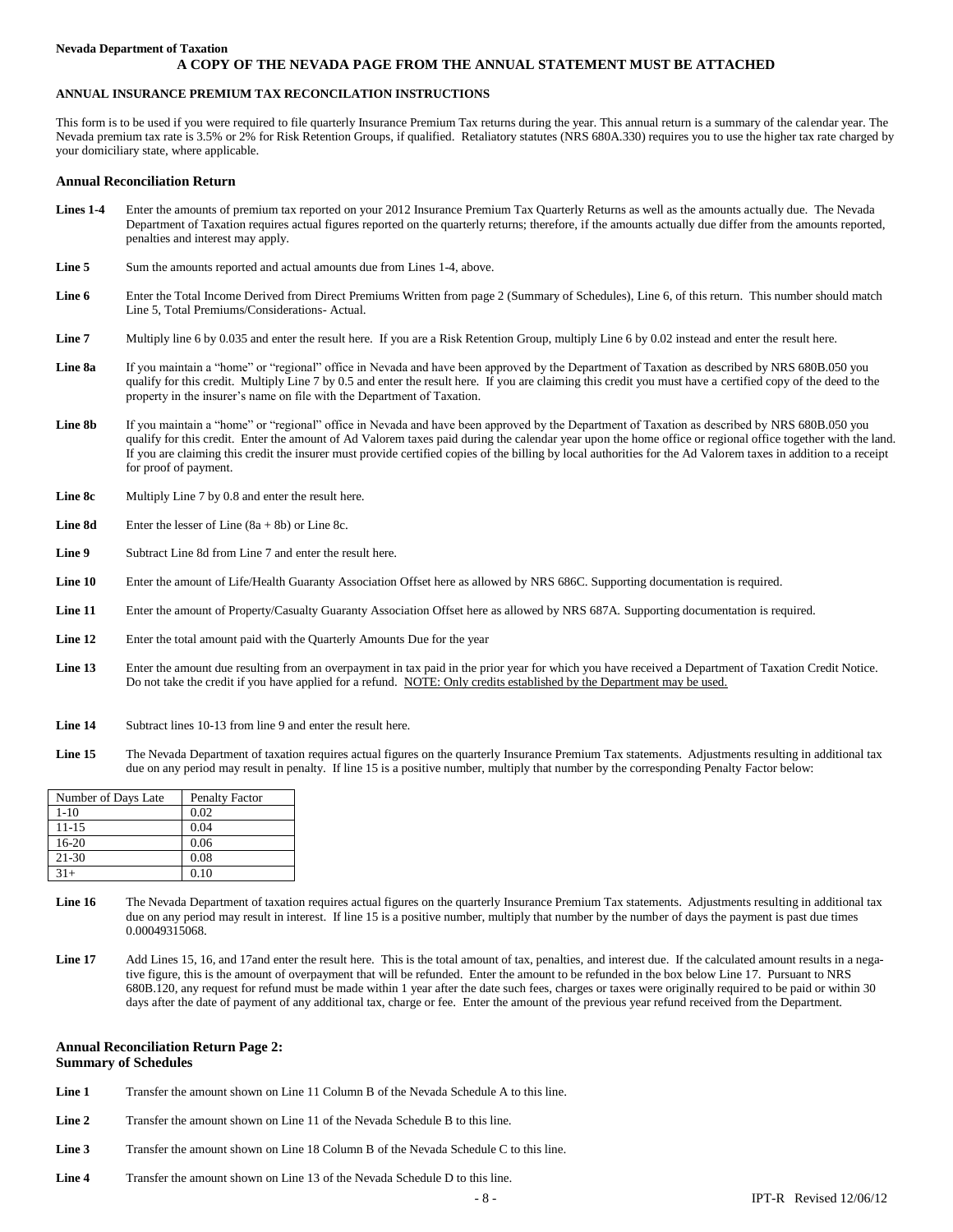- **Line 5** Transfer the amount shown on Line 10 of the Nevada Schedule E to this line.
- Line 6 Enter the sum total of Lines 1 through 5; this is your Total Direct Premiums Written. Transfer the amount shown to Line 6 of the Annual Insurance Premium Tax Reconciliation Return.

#### **Retaliatory Worksheet**

- Line 1 Enter the Premium Tax Due on the Nevada in Column A. This number can be found on Line 7 of your Annual Reconciliation Return. Enter the Premium Tax Due in your state of domicile in Column B. This amount should not include any Guaranty Association offsets/credits or offsets/credits earned through overpayment in the current or prior periods. **ATTACH A COPY OF THE TAX RETURN FILED IN YOUR STATE OF DOMICILE OR A SEPARATE SCHEDULE ILLUSTRATING HOW THE TAX IN COLUMN B WAS CALCULATED.**
- **Lines 2-6** Include any additional taxes or assessments (include Fire Marshall, Ocean Marine, or other state or municipal tax) that are levied on a Nevada company doing business in your state.
- Line 7 Add Lines 1-6 and enter the total here.
- **Lines 8-19** Enter the fees levied by Nevada and the Company's state of domicile in the appropriate Line and Column.
- Lines 20-23 Enter any additional fees that are levied on a company doing business in your state not enumerated here.
- **Line 24** Add Lines 8-23 and enter the total here.
- **Line 25** Add Lines 7 and 24 and enter the total here.
- Line 26 Compare Line 25 Column A to Column B. If Column B is greater than Column A enter the difference here. This is the amount of Retaliatory Assessment owed to the State of Nevada- remit Retaliatory Assessment to the Department of Taxation. If Column A is greater than Column B enter 0 (zero) here- no Retaliatory Assessment is owed.

#### **Schedule A- Life Insurance Premiums**

- **Column A** Column A should include all premiums written and considerations received from life insurance contracts issued in conjunction with the funding of a pension, annuity, or profit-sharing plan qualified or exempt pursuant to sections 401, 403, 404, 408, 457, or 501 of the United States Internal Revenue Code.
- **Column B** Column B should include all premiums written and considerations received from life insurance contracts not included in Column A.
- **Column C** Column C line items should be the sum total of Column A and Column B for each line item.
- **Line 1** Enter all direct life insurance premiums written during the year (including policy, membership, and other fees and assessments) and all considerations for life insurance contracts received on account of policies and contracts covering property or risks located, resident, or to be performed in Nevada. The total in Column C should match the amount listed on Line 29 Column 2 of the NAIC Schedule T and Line 1 Column 5 of the Nevada State Page.
- Line 2 If you are domiciled in Nevada and doing business in states in which you are not licensed and do not pay premium tax enter the life insurance premiums written in those states on this line; you must pay Nevada premium tax on these amounts as stipulated in NRS680B.035.
- **Line 3** Enter all fees, charges, and other considerations for life insurance paid directly by the policyholder and not included in Line 1 above.
- **Line 4** Enter all dividends used to provide paid-up additions of life insurance or shorten the endowment period for life insurance contracts. Exchanging dividend proceeds for paid-up additions or to shorten the endowment period of a life insurance contract is consideration for insurance and a taxable event. The total in Column C should match the amount listed on Line 6.3 Column 5 of the Nevada State Page.
- **Line 5** Enter the sum total of Lines 1 through 4.
- **Line 6** Enter all dividends paid in cash to the policyholder or left on deposit in the policyholder's name. The total in Column C should match the amount listed on Line 6.1 Column 5 of the Nevada State Page.
- **Line 7** Enter all dividends applied to pay renewal premiums on the policyholder's behalf. The total in Column C should match the amount listed on Line 6.2 Column 5 of the Nevada State Page.
- **Line 8** Enter all dividends used to provide paid-up additions of life insurance or shorten the endowment period for life insurance contracts. Once a dividend is declared and issued the dividend becomes the property of the policyholder and is deductible to the insurer. The total in Column C should match the amount listed on Line 6.3 Column 5 of the Nevada State Page.
- **Line 9** Enter the sum total of lines 6 through 8.
- **Line 10** Enter any fees, charges, or other considerations included on Lines 1 through 3 above which you believe are not subject to taxation. Any amounts claimed on Line 10 **must** be explained in the write-in lines of Schedule A; attach additional pages if necessary. Any amounts claimed on Line 10 which are not explained in the write-in lines of Schedule A will be disallowed and penalty and interest will apply. The Department of Taxation reserves the right to disallow any amounts on Line 10 if the explanation provided does not justify the deduction; penalty and interest will apply to any amounts disallowed.
- Line 11 Subtract Line 5 and Line 10 from Line 9; this is your total Taxable Life Insurance Premiums. Transfer the amount shown in Column B to page 2 (Summary of Schedules), Line 1, on Insurance Premium Tax Annual Reconciliation Return.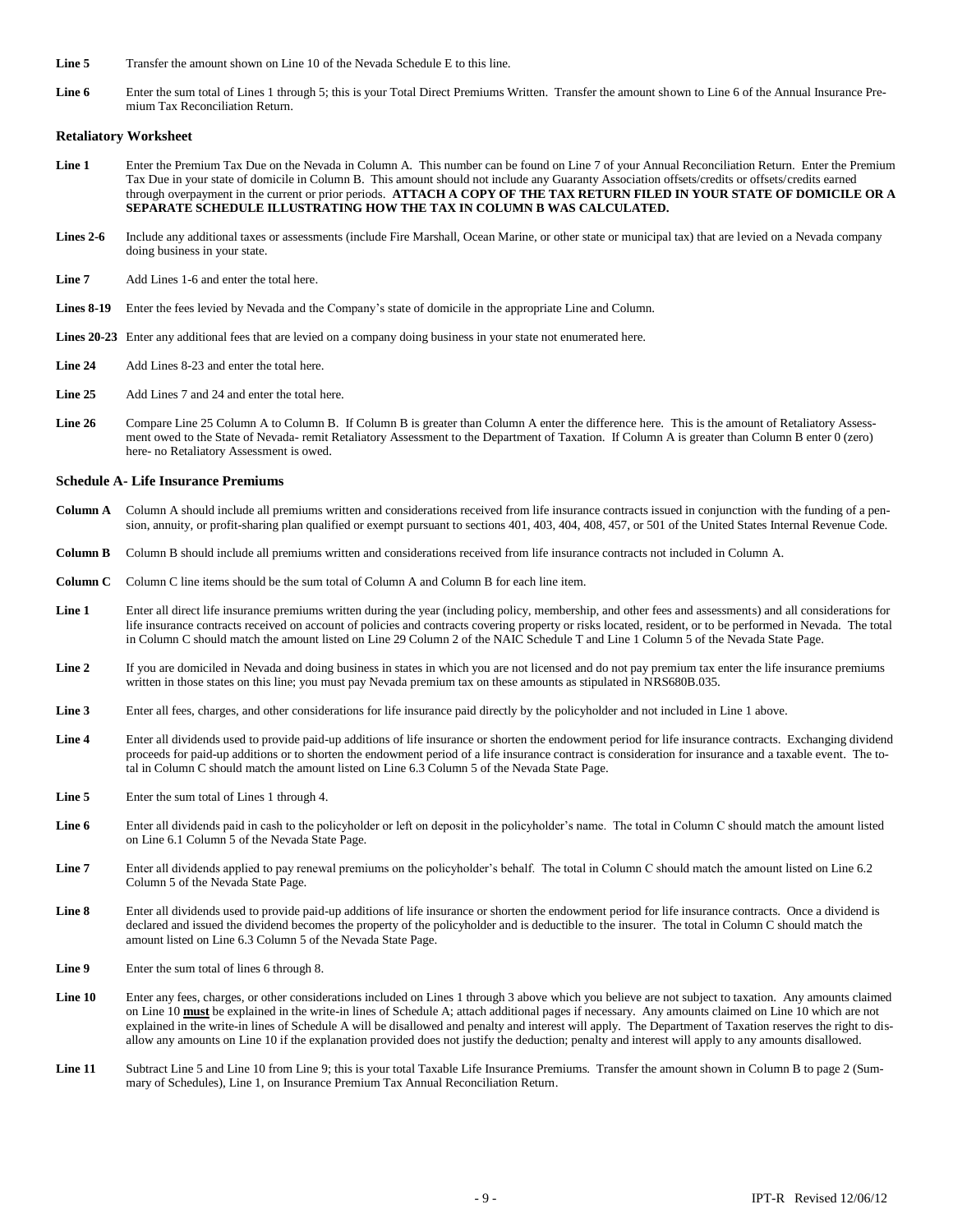#### **Schedule B- Accident and Health Premiums**

- **Line 1** Enter all direct accident and health insurance premiums written during the year (including policy, membership, and other fees and assessments) and all considerations for accident and health insurance contracts received on account of policies and contracts covering property or risks located, resident, or to be performed in Nevada. For Health companies the amount entered should match the amount listed on Line 29 Column 8 of the NAIC Schedule T. For Life & Health companies the amount entered should match the amount listed on Line 29 Column 4 of the NAIC Schedule T. For Property & Casualty companies the amount entered should match the amounts listed on Line 13 Column 1 through Line 15.7 Column 1 of the Nevada State Page.
- Line 2 Enter all charges, fees, and considerations for accident and health insurance not paid directly by the policyholder and not included on Line 1 above.
- **Line 3** Enter all charges, fees, and considerations for accident and health insurance paid directly by the policyholder and not included on Line 1 above.
- Line 4 If the Company is domiciled in Nevada and doing business in states in which it is not licensed and does not pay premium tax enter the accident and health insurance premiums written in those states on this line; the Company must pay Nevada premium tax on these amounts as stipulated in NRS680B.035.
- **Line 5** Enter the sum total of Lines 1 through 4.
- Line 6 Enter the amount of dividends paid or credited to policyholders on direct business written. DO NOT INCLUDE DIVIDENDS PAID ON CON-**TRACTS ISSUED IN CONJUNCTION WITH TITLE XVIII 'MEDICARE' OR THE FEDERAL EMPLOYEES HEALTH BENEFIT PLAN.** For Health companies the amount entered should be included in the amount shown on Line 9 of the Statement of Cash Flows. For Life & Health companies the amount entered should match the amount shown on Line 26 Column 3 less Line 24.1 Column 3 and Line 24.4 Column 3 of the Nevada State Page.
- **Line 7** Enter the amount of premiums received from the Secretary of Health and Human Services pursuant to a contract entered into pursuant to section 1876 of the Social Security Act, 42USC Sec. 1395mm. For Health companies the amount entered should match the amount shown on Line 29 Column 3 of the NAIC Schedule T. For Life & Health companies the amount entered should match the amount shown on Line 24.4 Column 1 of the Nevada State Page. For Property & Casualty companies the amount entered should be included in the amount shown on Line 13 Column 1 of the Nevada State Page.
- **Line 8** Enter the amount of premiums received pursuant to a contract entered into pursuant to the Federal Employees Health Benefit Plan, 5USC Sec. 8909f1. For Health companies the amount entered should match the amount shown on Line 29 Column 5 of the NAIC Schedule T. For Life & Health companies the amount entered should match the amount shown on Line 24.1 Column 1 of the Nevada State Page. For Property & Casualty companies the amount entered should match the amount shown on Line 15.7 Column 1 of the Nevada State Page.
- **Line 9** Enter any fees, charges, or other considerations included on Lines 1 through 3 above which you believe are not subject to taxation. Any amounts claimed on Line 9 **must** be explained in the write-in lines of Schedule B; attach additional pages if necessary. Any amounts claimed on Line 9 which are not explained in the write-in lines of Schedule B will be disallowed and penalty and interest will apply. The Department of Taxation reserves the right to disallow any amounts on Line 9 if the explanation provided does not justify the deduction; penalty and interest will apply to any amounts disallowed.
- Line 10 Enter the sum total of Lines 6 through 9.
- Line 11 Subtract Line 10 from Line 5 and enter the difference here; this is your total Taxable Accident & Health Premiums. Transfer the amount shown to page 2 (Summary of Schedules), Line 2, on Insurance Premium Tax Annual Reconciliation Return.

#### **Schedule C- Annuity Premiums**

- **Column A** Column A should include all premiums written and considerations received from annuity contracts issued in conjunction with the funding of a pension, annuity, or profit-sharing plan qualified or exempt pursuant to sections 401, 403, 404, 408, 457, or 501 of the United States Internal Revenue Code.
- **Column B** Column B should include all premiums written and considerations received from annuity contracts not included in Column A.
- **Column C** Column C line items should be the sum total of Column A and Column B for each line item.
- Line 1 Enter the amount of premiums and considerations received on annuity contracts which are not taxed on a back-end basis as defined below. The amount in Column C should match the amount shown on Line 2 Column A of Supplemental Schedule 1.
- **Line 2** Enter the amount of charges, fees, and considerations paid directly by the policyholder and not included on Line 1 above. The amount in Column C should match the amount shown on Line 5 Column A of Supplemental Schedule 1.
- **Line 3** Enter the amount of premiums and considerations received for the purchase of immediate annuities. Due to the nature of immediate annuities tax deferral is not available and all premiums and considerations must be taxed on a front-end basis.
- **Line 4** Enter the sum total of Lines 1 through 3.
- **Back-end Annuity** NRS 680B.025(2) allows that "money accepted by a life insurer pursuant to an agreement which provides for an accumulation of money to purchase annuities at future dates may be considered as 'total income derived from direct premiums written' either upon receipt or upon the actual application of the money to the purchase of annuities, but any interest credited to money accumulated while under the latter alternative must also be included in 'total income derived from direct premiums written,' and any money taxed upon receipt, including any interest later credited thereto, is not subject to taxation upon the purchase of annuities. Each life insurer shall signify on its return covering premiums for the calendar year 1971 or for the first calendar year it transacts business in this State, whichever is later, its election between those two alternatives. Thereafter an insurer shall not change his or her election without the consent of the Commissioner."
- Line 5 Enter the total influx of funds received during the lifetime accumulation period for deferred annuitizes which annuitized during the tax year. This is a gross figure and should not include surrenders, dividends or fees charged against the contracts prior to annuitization. The amount in Column C should match the amount shown on Line 8 Column A of Supplemental Schedule 2.
- Line 6 Enter the amount of fees, charges, and other considerations charged against accounts in the tax year. The amount in Column C should match the amount shown on Line 10 Column A of Supplemental Schedule 2.
- Line 7 Enter the sum total of Lines 5 and 6.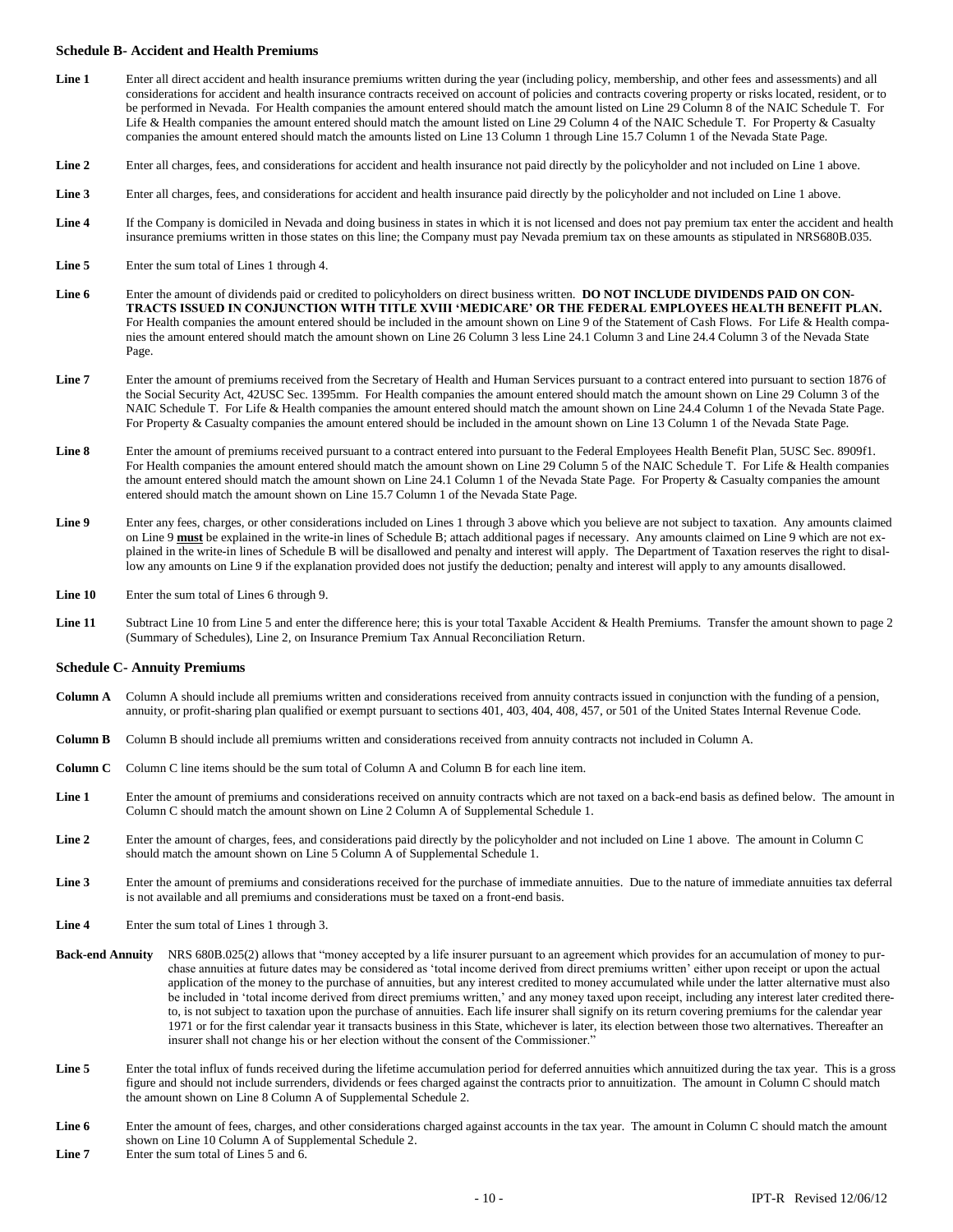- **Line 8** Enter all other considerations received on all annuity contracts during the tax year. The amount in Column C should match the amount shown on Line 29 Column 5 of the NAIC Schedule T and Line 4 Column 5 of the Nevada State Page.
- **Line 9** Enter all dividends used to provide paid-up annuities. Exchanging dividend proceeds for paid-up annuities is consideration for insurance and a taxable event. The amount in Column C should match the amount shown on Line 1 Column A of Supplemental Schedule 1 and Line 7.2 Column 5 of the Nevada State Page.
- Line 10 If the Company is domiciled in Nevada and doing business in states in which it is not licensed and does not pay premium tax enter the annuity premiums written in those states on this line; the Company must pay Nevada premium tax on these amounts as stipulated in NRS680B.035.
- **Line 11** Enter the sum total of Lines 4, 7, 8, 9, and 10.
- **Line 12** Enter the amount of funds returned to policyholders as a result of contract surrenders prior to annuitization. **ONLY CONTRACTS PREVIOUSLY TAXED ON THE FRONT-END ARE ELIGIBLE FOR A SURRENDER DEDUCTION.** The amount in Column C should match the amount shown on Line 7 Column A of Supplemental Schedule 1.
- **Line 13** Enter the amount of funds returned to policyholders in excess of premiums paid as a result of contract surrenders prior to annuitization**. ONLY CON-TRACTS PREVIOUSLY TAXED ON THE FRONT-END ARE ELIGIBLE FOR A SURRENDER DEDUCTION**. The amount in Column C should match the amount shown on Line 8 Column A of Supplemental Schedule 1.
- **Line 14** Subtract Line 13 from Line 12 and enter the difference here.
- Line 15 Enter all dividends paid in cash to the policyholder or left on deposit in the policyholder's name. The total in Column C should match the amount listed on Line 7.1 Column 5 of the Nevada State Page.
- Line 16 Enter all dividends used to provide paid-up additions of life insurance or shorten the endowment period for life insurance contracts. Once a dividend is declared and issued the dividend becomes the property of the policyholder and is deductible to the insurer. The total in Column C should match the amount shown on Line 1 Column A of Supplemental Schedule 1 and Line 7.2 Column 5 of the Nevada State Page.
- **Line 17** Enter the sum total of Lines 15 and 16.
- **Line 18** Subtract Lines 14 and 17 from Line 11 and enter the difference here; this is your total Taxable Annuity Premiums. Transfer the amount shown in Column B to page 2 (Summary of Schedules), Line 3, on Insurance Premium Tax Annual Reconciliation Return.

#### **Schedule D- Property and Casualty Premiums**

- **Line 1** Enter all direct property and casualty insurance premiums written during the year (including policy, membership, and other fees and assessments) and all considerations for property and casualty insurance contracts received on account of policies and contracts covering property or risks located, resident, or to be performed in Nevada. For Property & Casualty companies the amount entered should match the amount listed on Line 29 Column 1 of the NAIC Schedule T. For Health companies the amount entered should match the amount listed on Line 14 Column 1 of the Nevada Exhibit of Premiums, Enrollment and Utilization.
- **Line 2** Enter all finance and service charges not included in premiums. The amount entered should match Line 29 Column 8 of the NAIC Schedule T.
- **Line 3** Enter all fees, charges, and considerations for property and casualty insurance paid directly by the policyholder and not included in Line 1 above.
- Line 4 Enter all taxable premiums and considerations for bail contracts not included on Line 1 above. The amount entered should match the amount shown on Line 8 of Supplemental Schedule 3.
- **Line 5** Enter all premiums, fees, charges, and considerations, including installment and membership fees, not reported on NAIC Schedule T and not included on Lines 1, 2, or 3 above.
- Line 6 If the Company is domiciled in Nevada and doing business in states in which it is not licensed and does not pay premium tax enter the property and casualty insurance premiums written in those states on this line; the Company must pay Nevada premium tax on these amounts as stipulated in NRS680B.035.
- **Line 7** Enter the sum total of Lines 1 through 6.
- **Line 8** Enter all dividends paid in cash, left on deposit, or credited to policyholders for property and casualty contracts. The amount entered should match the amount shown on Line 29 Column 4 of the NAIC Schedule T.
- **Line 9** Enter all premiums written on industrial insurance (worker's compensation) contracts during the tax year. The amount entered should match the amount shown on Line 16 Column 1 of the NAIC Schedule T.
- Line 10 Enter all dividends paid in cash, left on deposit, or credited to policyholders for industrial insurance (workers compensation) contracts. The amount entered should match the amount shown on Line 16 Column 3 of the Nevada State Page.
- Line 11 Enter any fees, charges, or other considerations included on Lines 1 through 5 above which you believe are not subject to taxation. Any amounts claimed on Line 11 **must** be explained in the write-in lines of Schedule D; attach additional pages if necessary. Any amounts claimed on Line 11 which are not explained in the write-in lines of Schedule D will be disallowed and penalty and interest will apply. The Department of Taxation reserves the right to disallow any amounts on Line 11 if the explanation provided does not justify the deduction; penalty and interest will apply to any amounts disallowed.
- **Line 12** Add Lines 8, 9, and 11 and subtract Line 10 and enter the total here.
- **Line 13** Subtract Line 11 from Line 7 and enter the difference here; this is your total Taxable Property and Casualty Premium. Transfer the amount shown to page 2 (Summary of Schedules), Line 4, on Insurance Premium Tax Annual Reconciliation Return.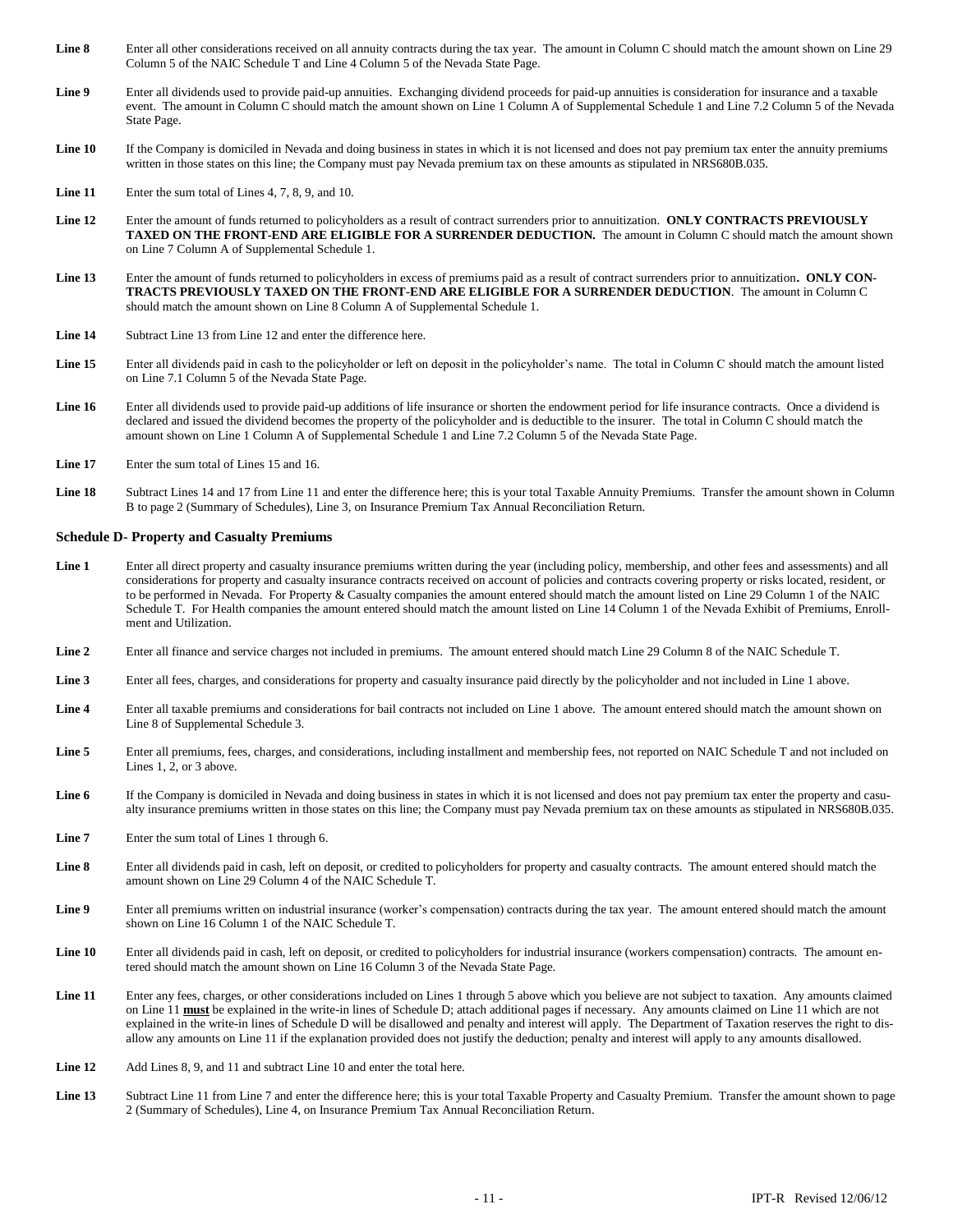#### **Schedule E- Title Premiums**

All title insurance reporters must indicate their state of domicile and basis on which they report their premiums to the state of domicile (all-inclusive or risk rate).

- **Line 1** Enter the total premiums written on direct operations. The amount entered should match the amount shown on Line 29 Column 3 of the Schedule T.
- Line 2 Enter the total premiums written by non-affiliated agencies. The amount entered should match the amount shown on Line 29 Column 4 of the Schedule T.
- **Line 3** Enter the total premiums written by affiliated agencies. The amount entered should match the amount shown on Line 29 Column 5 of the Schedule T.
- **Line 4** Enter the amount of other income attributable to Nevada policies. The amount entered should match the amount shown on Line 29 Column 6 of the Schedule T as well as the sum of Line 8 and Line 10 on this schedule.
- **Line 5** Enter all fees, charges, and considerations for title insurance paid directly by the policyholder and not included in Lines 1 through 4 above.
- **Line 6** If the Company is domiciled in Nevada and doing business in states in which it is not licensed and does not pay premium tax enter the title insurance premiums written in those states on this line; the Company must pay Nevada premium tax on these amounts as stipulated in NRS680B.035.
- **Line 7** Enter the sum total of Lines 1 through 6.
- **Line 8** Enter the amount of escrow and settlement service charges not subject to tax. The amount entered should equal that portion of Line 2 Column 4 from the NAIC Operations and Investments Exhibit Part 1A- Summary of Title Insurance Premiums Written and Related Revenues which are attributable to Nevada policies.
- **Line 9** Enter any fees, charges, or other considerations included on Lines 1 through 5 above which you believe are not subject to taxation. Any amounts claimed on Line 9 **must** be explained in the write-in lines of Schedule E; attach additional pages if necessary. Any amounts claimed on Line 9 which are not explained in the write-in lines of Schedule E will be disallowed and penalty and interest will apply. The Department of Taxation reserves the right to disallow any amounts on Line 9 if the explanation provided does not justify the deduction; penalty and interest will apply to any amounts disallowed.
- Line 10 Subtract Line 8 and Line 9 from Line 7 and enter the difference here; this is your total Taxable Title Premium. Transfer the amount shown to page 2 (Summary of Schedules), Line 5, on Insurance Premium Tax Annual Reconciliation Return.
- Line 11 Enter the amount of other title fees and service charges subject to tax. The amount entered should equal that portion of Line 3 Column 4 from the NAIC Operations and Investments Exhibit Part 1A- Summary of Title Insurance Premiums Written and Related Revenues which are attributable to Nevada Policies. INFORMATIONAL LINE ONLY

#### **Supplemental Schedule 1- Accounting of Funds on the Front-end**

#### **THIS SUPPLEMENTAL SCHEDULE MUST BE COMPLETED BY ANY COMPANY WRITING ANNUITY BUSINESS WITH SOME PREMIUMS TAXED ON THE FRONT-END.**

- **Column A** Column A should include those figures relating to Nevada risks only.
- **Column B** Column B should include those figures relating to all risks nationally.
- **Page** Enter the page number of the Annual Statement or Separate Accounts Statement from which the figure is derived.
- Line Enter the line number of the Annual Statement or Separate Accounts Statement from which the figure is derived.
- Line 1 Enter the total funds on hand for the benefit of annuity contracts taxed on the front-end as of December 31, 2010.
- Line 2 Enter all funds received during the tax year from policyholders for the payment of premiums, considerations, fees, and charges for the benefit of annuity contracts.
- Line 3 Enter all dividends applied to provide paid-up annuities. The amount entered should match the amount shown on Line 7.2 Column 5 of the Nevada State Page.
- **Line 4** Enter the income, interest, and dividends earned on annuity premiums on deposit.
- **Line 5** Enter all other fees, charges, and considerations paid directly by the policyholder and not included in Line 2 above.
- Line 6 Enter the sum total of Lines 2 through 5.
- **Line 7** Enter all funds returned to the policyholder prior to annuitization. Do not include any amounts retained for surrender charges.
- **Line 8** Enter the amount of funds returned to the policyholder prior to annuitization that exceeded premiums paid. This calculation must be done on a contractby-contract basis with the net amount entered on this line.
- **Line 9** Enter all funds used to purchase annuities.
- **Line 10** Enter all funds used to pay death and other benefits on annuity contracts.
- Line 11 Enter all funds drawn from annuity accounts to pay fees, charges, and other considerations on behalf of the policyholder.
- **Line 12** Add Lines 7, 9, 10, and 11 and subtract Line 8 and enter the total here.
- **Line 13** Add Lines 1 and 6 and subtract Line 12 and enter the total here.